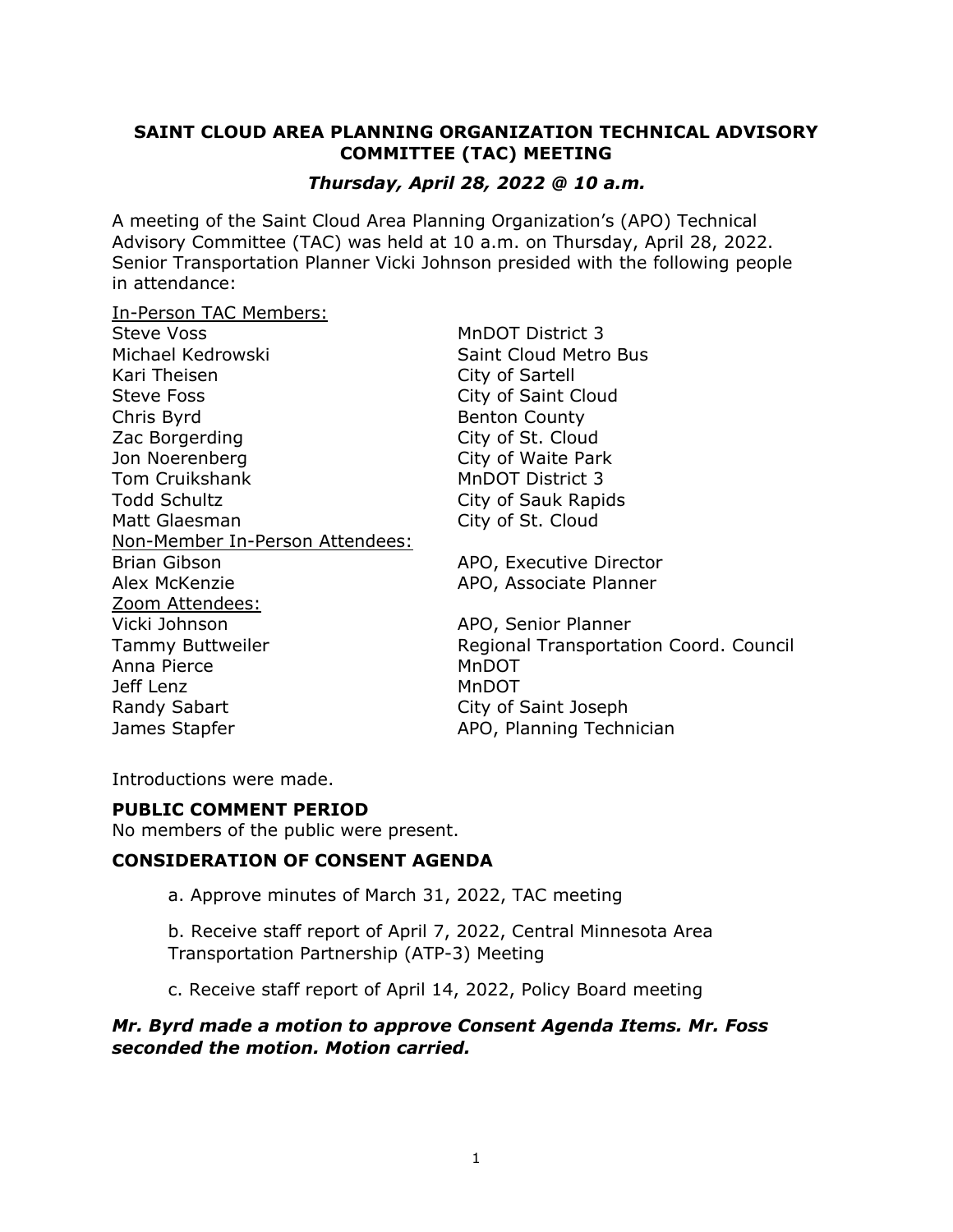# **CONSIDER FY 2022-2025 TRANSPORTATION IMPROVEMENT PROGRAM (TIP) AMENDMENTS AND MODIFICATIONS**

Ms. Johnson noted the TIP amendments being broken down into two public comment periods. The first public comment period was regarding requests that were received from MnDOT (MN 23 fiber optic from Benton CSAH 1 to MN 25) and from the City of Saint Cloud (Cooper Avenue) for projects in 2022. The second public comment period, that is currently ongoing, is regarding public transit. Requests were received from Metro Bus (2022 CNG DAR replacement buses) and WACOSA (2022 vehicle replacement cost increase). During this time the APO also received information regarding the 2022 Beaver Island Trail project. Ms. Johnson requested the TAC recommend Policy Board approval of all the proposed changes to the TIP.

## *Mr. Voss made the motion to approve the FY 2022-2025 TIP amendments and modifications for Policy Board approval. Mr. Noerenberg seconded. Motion carried.*

# **CONSIDER FY 2023-2026 TRANSPORTATION IMPROVEMENT PROGRAM (TIP) AMENDMENT AND ADMINISTRATIVE MODIFICATION SCHEDULE**

Ms. Johnson summarized the draft schedule that the APO is following for 2023-2026 amendments. Ms. Johnson created the schedule so that everyone knows when to propose changes. Ms. Johnson requested the TAC approve the FY 2023-2026 Transportation Improvement Program amendment and administrative modification schedule.

#### *Mr. Glaesman made the motion to approve the FY 2023-2026 Transportation Improvement Program amendment and administrative modification schedule for Policy Board approval. Mr. Byrd seconded. Motion carried.*

# **CONSIDER DRAFT FY 2024-2027 TRANSPORTATION IMPROVEMENT PROGRAM (TIP) DEVELOPMENT SCHEDULE**

Ms. Johnson summarized the key dates that have been set for the FY 2024-2027 TIP. The schedule is based on the approved ATIP development schedule. Ms. Johnson requested the TAC approve the TIP development schedule

### *Mr. Noerenberg made the motion to approve the TIP development schedule for Policy Board approval. Mr. Schultz seconded. Motion carried.*

### **PRESENTATION ON POTENTIAL IMPACTS OF FEDERAL TRANSPORTATION AUTHORIZATION**

Mr. Gibson presented on the Infrastructure Investment and Job Act (IIJA) that was signed into law on Nov. 15, 2021, resulting in funding increases and new program requirements. It is not yet known how funding will be distributed. To leverage the federal money, more local money will be required. Mr. Gibson noted the APO's 2023